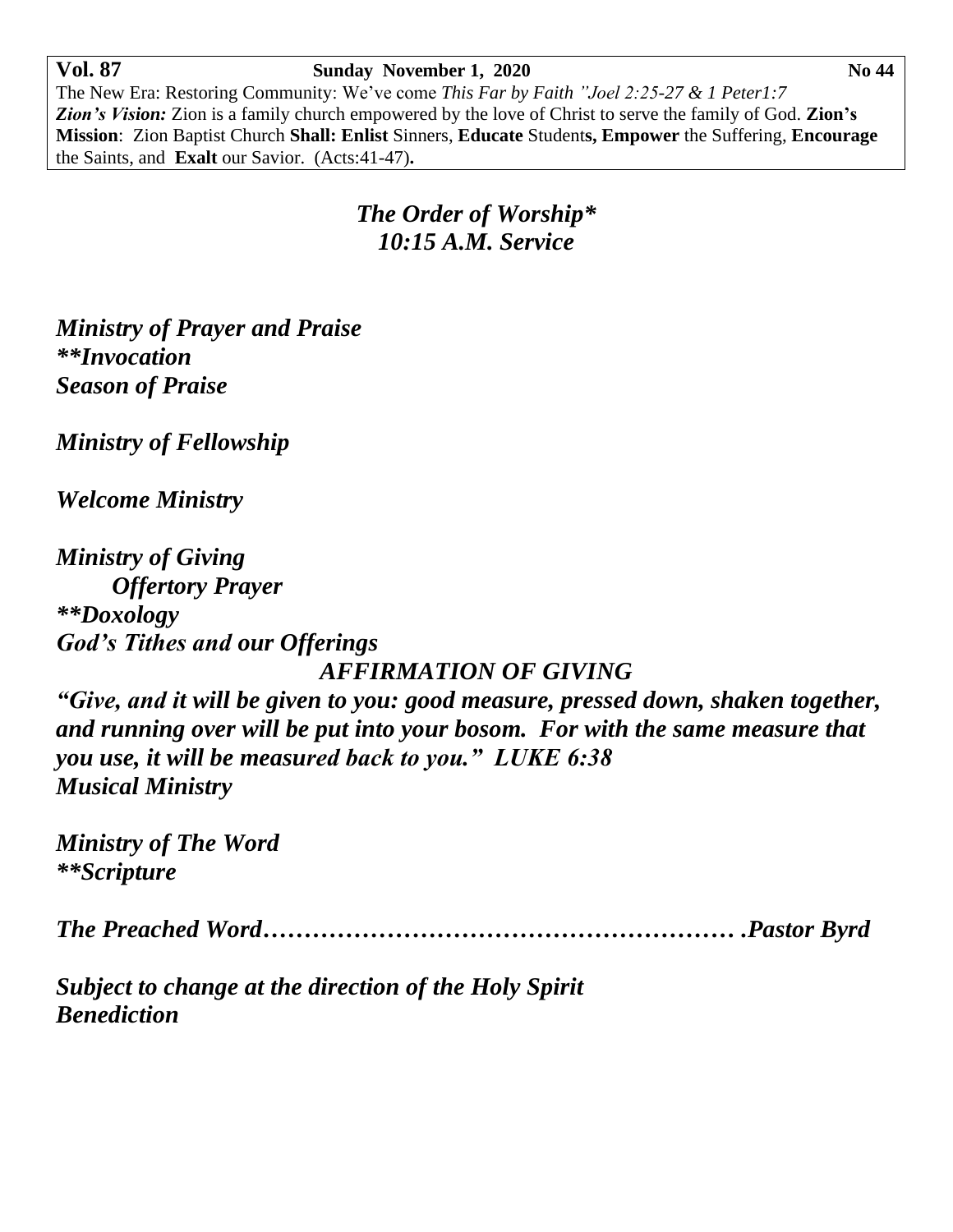## **URGENT NOTICE TO ZION TREE OF LOVE DONORS THE TREE OF LOVE PROJECT IS ENDNG. ANYONE WISHING TO PARTICIPATE OR FINALIZE A COMMITMENT MUST DO SO BY DECEMBER 31, 2020. IT IS ENDING. THANK YOU FOR YOUR SPIRIT OF LOVE TO ZION BAPTISTCHURCH. Any concerns or questions please email Sis. Oceola Briscoe at [ocbriscoe1222@gmail.com](mailto:ocbriscoe1222@gmail.com) or call (301) 559-3296.**

**11:30 AM**

**To register for children's church go to the website, www.ziondc.org (children's Church is every First Sunday) Second Sunday- Children's Sunday School Teen Worship Service -is every Third Sunday Fourth Sunday- Children's Sunday School Fifth Sunday -Children's Sunday School**

**In light of the global coronavirus outbreak, all on site activities and events at**

**Zion Baptist Church are postponed until further notice.**

**You can view our service live on Sunday at 10:15 am [www.ZionDC.org](http://www.ziondc.org/) Or Facebook:ZionBaptistChurchDC**

> **Wednesday Virtual Event Schedule** 12:00 pm Prayer in the Word Join via teleconference at 1-425-436-6332 Access code 445908

12:30 Deacon Robert Owens Noon Day Bible Study (live streamed at **[www.ziondc.org\)](http://www.ziondc.org/)** Call: 301-715-8592 Webinar ID 976-5114-3055 Password: 721434

7:00 pm Pastor's Bible Study (live streamed at **[www.ziondc.org\)](http://www.ziondc.org/) Call: 301-715-8592** Webinar ID: 845-3706-1367 Password: 901337